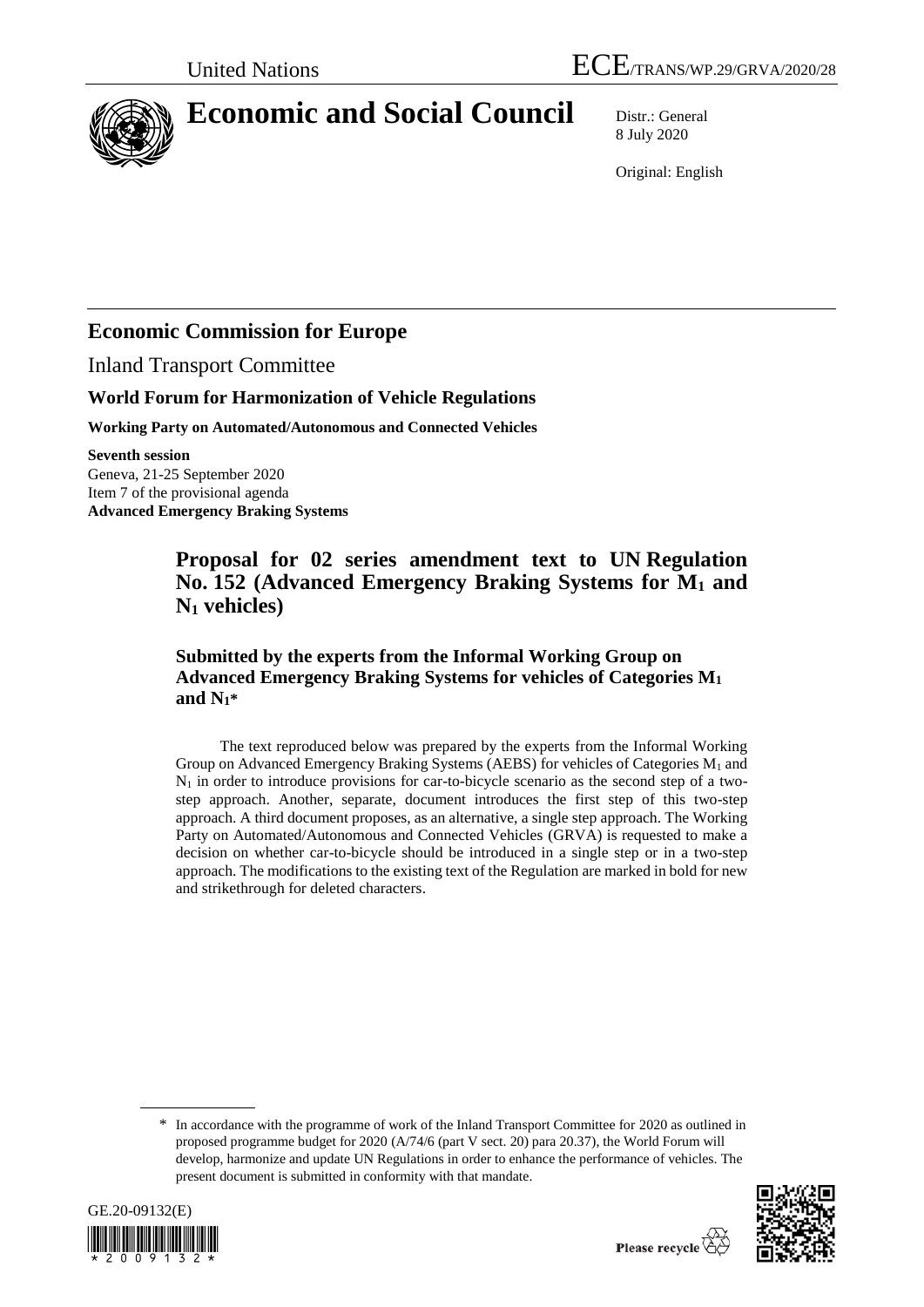# **I. Proposal**

*Paragraph 5.2.3.3.,* amend to read:

5.2.3.3. Speed range

The system shall be active at least within the vehicle speed range between km/h **20 km/h** and 60 km/h and at all vehicle load conditions., unless deactivated as per paragraph 5.4.

*Paragraph 5.2.3.4., the tables,* amend to read:

| <b>Subject vehicle</b><br>speed (km/h) | <b>Maximum mass</b> | Mass in running<br>order |                    |
|----------------------------------------|---------------------|--------------------------|--------------------|
| 20                                     | 0.00                | 0.00                     |                    |
| 25                                     | 0.00                | 0.00                     |                    |
| 30                                     | 0.00                | 0.00                     |                    |
| 35                                     | 0.00                | 0.00                     |                    |
| 38                                     | 0.00                | 0.00                     |                    |
| 40                                     | 10.00               | 0.00                     |                    |
| 45                                     | 25.00               | <b>25.00</b>             |                    |
| 50                                     | 30.00               | 30.00                    |                    |
| 55                                     | 35.00               | 35.00                    |                    |
| 60                                     | 40.00               | 40.00                    | All values in km/h |

**Maximum Impact Speed (km/h) for M1\***

#### Maximum Impact Speed (km/h) for M<sub>1</sub>\*

| Subject vehicle<br>speed (km/h) | Maximum mass | Mass in running<br>order |                                                                 |
|---------------------------------|--------------|--------------------------|-----------------------------------------------------------------|
| 30                              | 0.00         | 0.00                     |                                                                 |
| 35                              | 0.00         | 0.00                     |                                                                 |
| 38                              | 0.00         | 0.00                     |                                                                 |
| 40                              | 10.00        | 10.00                    |                                                                 |
| 45                              | 25.00        | 25.00                    |                                                                 |
| 50                              | 30.00        | 30.00                    |                                                                 |
| 55                              | 35.00        | 35.00                    |                                                                 |
| 60                              | 40.00        | 40.00                    | $\Lambda$ ll values in km/h<br><del>Ani vanitos in Kiil I</del> |

…

#### **Maximum Impact Speed (km/h) for N1\***

| Subject vehicle<br>speed (km/h) | <b>Maximum mass</b> | Mass in running<br>order |          |
|---------------------------------|---------------------|--------------------------|----------|
| 20                              | 0.00                | 0.00                     |          |
| 25                              | 0.00                | 0.00                     |          |
| 30                              | 0.00                | 0.00                     |          |
| 35                              | 0.00                | 0.00                     |          |
| 36                              | 0.00                | 0.00                     |          |
| 38                              | 15.00               | 0.00                     |          |
| 40                              | 25.00               | 0.00                     |          |
| 45                              | 30.00               | 25.00                    |          |
| 50                              | 35.00               | 30.00                    |          |
| 55                              | 40.00               | 35.00                    |          |
| 60                              | 45.00               | 40.00                    | All valu |

**45.00 40.00 All values in km/h**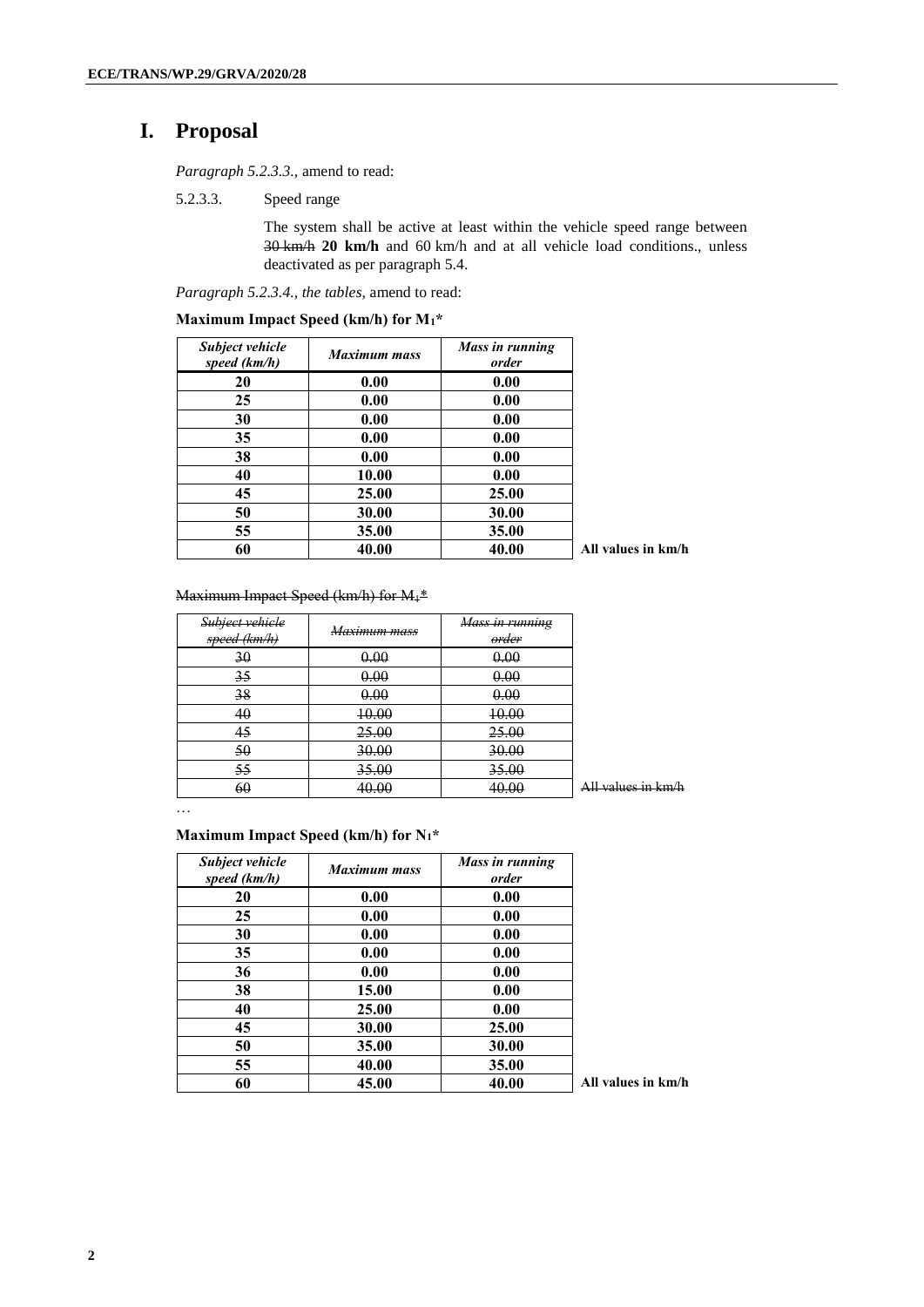| Subject vehicle<br>speed (km/h) | <del>Maximum mass</del> | Mass in running<br>order |                    |
|---------------------------------|-------------------------|--------------------------|--------------------|
| 30                              | 0.00                    | 0.00                     |                    |
| 35                              | 0.00                    | 0.00                     |                    |
| 38                              | 15.00                   | 0.00                     |                    |
| 40                              | 25.00                   | 10.00                    |                    |
| 45                              | 30.00                   | 25.00                    |                    |
| 50                              | 35.00                   | 30.00                    |                    |
| 55                              | 40.00                   | 35.00                    |                    |
| 60                              | 45.00                   | 40.00                    | All values in km/h |

*The tables in paragraph 6.7. and subparagraphs,* amend to read:

- 6.7. Warning and Activation Test with a Bicycle Target
- 6.7.1. The subject vehicle …

#### **Subject vehicle test speed for M<sup>1</sup> category in bicycle target scenario**

| <b>Maximum mass</b> | Mass in running order |
|---------------------|-----------------------|
| 20                  | 20                    |
| 38                  |                       |
|                     | 60                    |

| Maximum mass | Mass in running order |
|--------------|-----------------------|
|              |                       |
|              |                       |
| 60           | 6U                    |

…

**Subject vehicle test speed for N<sup>1</sup> category in bicycle target scenario**

| <b>Maximum mass</b> | Mass in running order |
|---------------------|-----------------------|
|                     |                       |
|                     |                       |
| 50                  |                       |

| Maximum mass | <del>Mass in running order</del> |
|--------------|----------------------------------|
| ᢣᡃ           |                                  |
|              |                                  |
| nг           | hЕ                               |

All values …

*Insert a new paragraph 12 (and subparagraphs)*, to read:

#### **12. Transitional provisions**

- **12.1. As from the official date of entry into force of the 02 series of amendments, no Contracting Party applying this Regulation shall refuse to grant or refuse to accept type approvals under this Regulation as amended by the 02 series of amendments.**
- **12.2. As from 1 May 2024, Contracting Parties applying this Regulation shall not be obliged to accept type approvals to the preceding series of amendments of this Regulation, first issued after 1 May 2024.**
- **12.3. Until 1 September 2028, Contracting Parties applying this Regulation shall accept type approvals to the preceding series of this Regulation, first issued before 1 May 2024.**